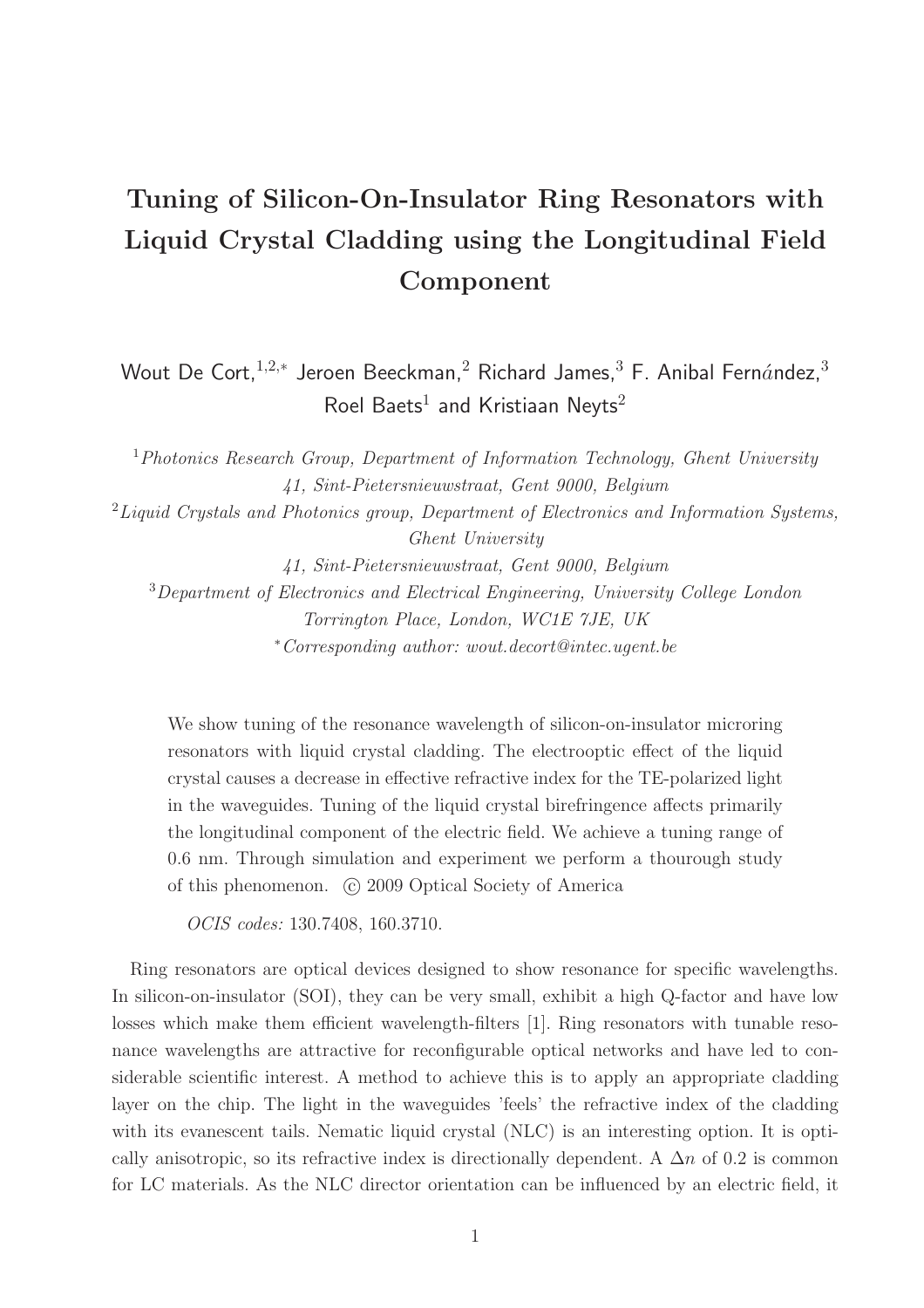is possible to achieve electrically tunable optical devices based on NLC. Provided that the physical principles of tuning filters with NLC cladding are well understood, an intelligent design can exploit the very large  $\Delta n$  to obtain large tuning ranges. In principle, these ranges can be a lot larger than those achieved with thermal tuning or tuning with carrier injection. Devices guiding TE-polarized light can be made extremely small thanks to the strong confinement of the light, allowing for large free spectral ranges. This strong confinement, however, makes tuning with NLC difficult. The field components have short tails extending in the cladding layer. Therefore the change of the director near the surface of the waveguide (where the reorientation of the director is restricted due to anchoring forces) will determine the resonance shift of the devices. Although TE based filters with NLC-cladding have been reported before [2], their operation is not yet fully analysed quantitatively and there is potential for improvement both in the understanding of the tuning mechanism and the tuning range. Confinement of TM-polarized light is relatively weak, which makes devices (typically 10 times bigger than their TE counterparts) more attractive for tuning [3,4], at the expense of a smaller free spectral range. In this work, we start from a configuration consisting of an SOI ring resonator for TE-polarized light covered with NLC. Top and bottom contacts provide an electric field for reorientation of the LC. In this way we are able to address the longitudinal electric field component of the light and shift the resonance wavelengths of the ring resonators to shorter wavelengths. This is a new method of tuning optical ring resonators which results in a tuning range of approximately 0.6nm. This is significantly larger than the 0.2nm reported before [2]. Through simulations with a fully anisotropic mode solver, we analyse the problem in detail and verify the experimental results.

A layer of NLC is sandwiched between an SOI chip and a glassplate. A schematic crosssection is shown in Fig. 1. The chip consists of a Si  $(n = 3.45)$  substrate, a 2  $\mu m$  insulating layer of  $SiO<sub>2</sub>$  (n = 1.49) and a thin (220nm) layer of Si in which the ring resonators are defined. We use 5CB, a commercially available NLC, as cladding. We attach a glass plate on top of the chip, using UV curable glue mixed with silica spacers. This glass plate is covered with two additional layers: a conducting layer of transparent ITO (Indium Tin Oxide) and a polyimide alignment layer which gives the LC a preferential direction when rubbed. We can reorient the LC with an electric field if we apply a voltage between the ITO layer and the Si substrate. We determine the alignment of LC on structured SOI surfaces by studying an SOI waveguide and grating covered with 5CB. In the inset of Fig. 2 the structure is shown. An SOI waveguide is flanked by several hundred Si rectangles. The structure is covered with 5CB and sealed with a glass plate with a polyimide alignment layer. The LC on the surface of the glass plate is aligned parallel to the direction of the waveguide. From our experience we know that 5CB aligns in a planar fashion to Si or  $SiO<sub>2</sub>$ . Fig. 2 shows the image acquired with a polarization microscope with crossed polarizers. The polarizer is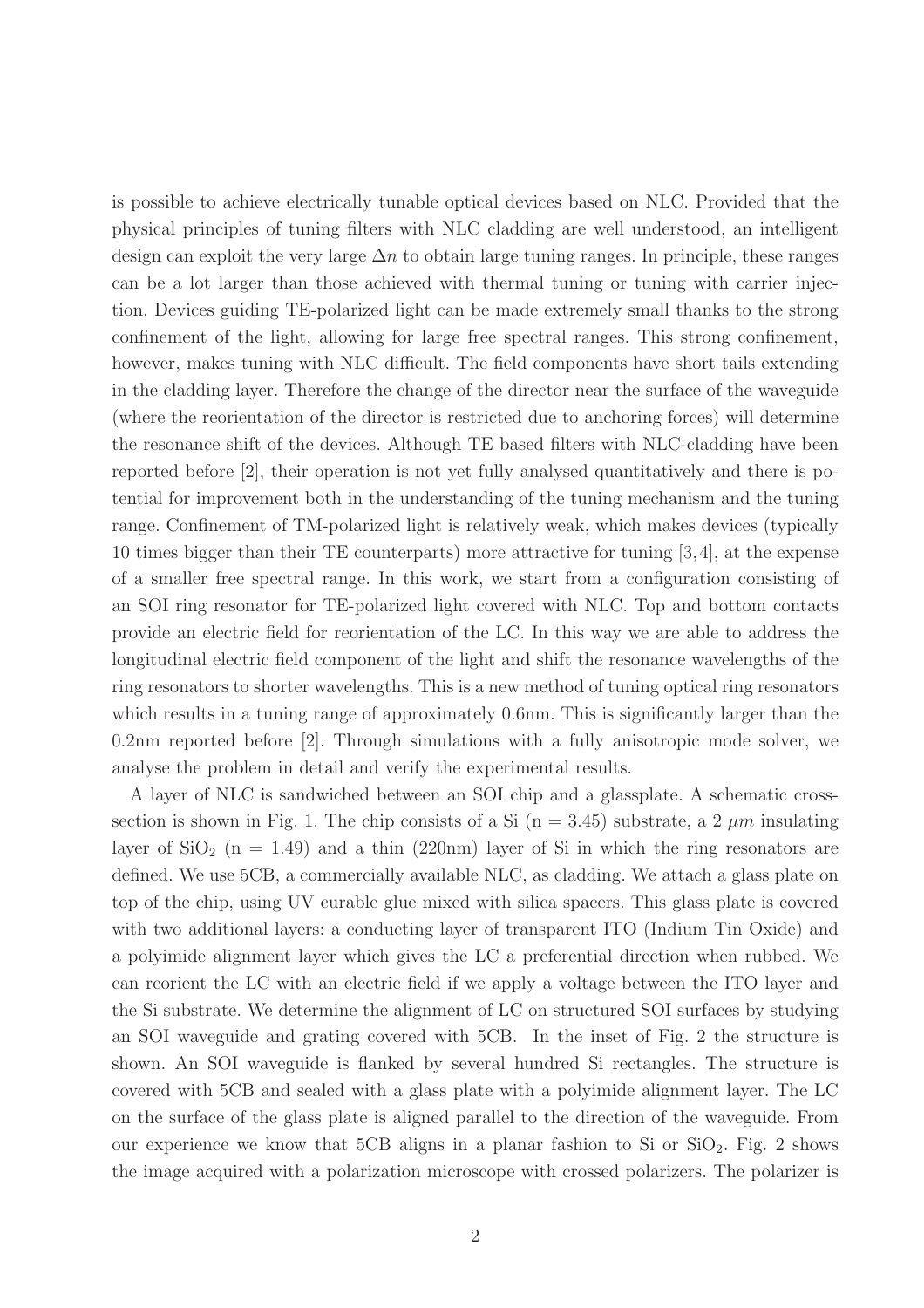aligned parallel to the preferential direction defined by the alignment layer. In the regions that remain black, the LC director causes no change of the polarisation as it retains the same orientation from glass plate to chip surface. The bright parallel lines correspond to the gratings next to the waveguide. The waveguide itself also appears dark. The lines are bright because the LC is twisted to align with the grating sections perpendicular to the waveguide. This is a strong indication of the ability of the director to follow the silicon structure down to nanometer scale (see also [5]). The dark fringes in the bright lines are defects between regions where the director twists clockwise and counterclockwise as both are energetically equivalent. The LC configuration in our device is therefore fairly simple. Throughout the whole device, the director is parallel to the substrate and the glass plate. The direction of orientation is defined by the alignment layer except on the surface of the chip, where it follows the ribs of intersecting surfaces. Under a polarization microscope, the microrings with LC cladding can be distinguished. In Fig. 3, the polarizer and analyzer are at an angle of 45 degrees with the alignment direction of the upper alignment layer. White light becomes colored on transmission through the device, allowing the cell thickness to be estimated as  $5\mu m$ . The image becomes dark when voltage is applied, indicating that the LC director reorients to lie vertically. Light does not undergo a change in polarization and the cell appears dark. The optical characterization is performed by sending TE-polarized light in the waveguides next to the ring resonators through grating couplers [6]. We measure the output power for several values of the applied voltage between 0V and 30V. In Fig. 4. the resonance wavelength for each of the voltages is displayed. The output power in function of the wavelength for voltages of 0V and 30V is shown in the inset. A blue shift in the resonance wavelength of approximately 0.6nm is observed. In our configuration, the wavelength shift is more than twice as large as in previously reported experiments [2] with TE-based devices. In the devices we measured, extinction ratios between 3dB and 16dB were observed. This low value is partly due to the fact that the structures are designed for air and the NLC can enhance coupling between ring and waveguide and partly due to scattering losses. The slight change in shape of the depicted dips was not seen in all rings.

We use a combination of two simulation tools to study and verify the behavior of the devices described above. It is not trivial to calculate the LC orientation in a certain geometry. In this work, we use a variable order calculation [7] based on the minimization of the Landau-de Gennes free energy functional [8]. This model is implemented in a finite-element scheme. With this tool, it is possible to model the behaviour of LC near small structures like optical waveguides in an accurate way. We use a finite element mode solver to calculate the modes in optical waveguides with NLC top cladding. This solver is based on the solution of the variational form of the curl-curl equations of the electric field [9]. As opposed to most commercial tools, this solver is able to take into account the full anisotropy of the LC. We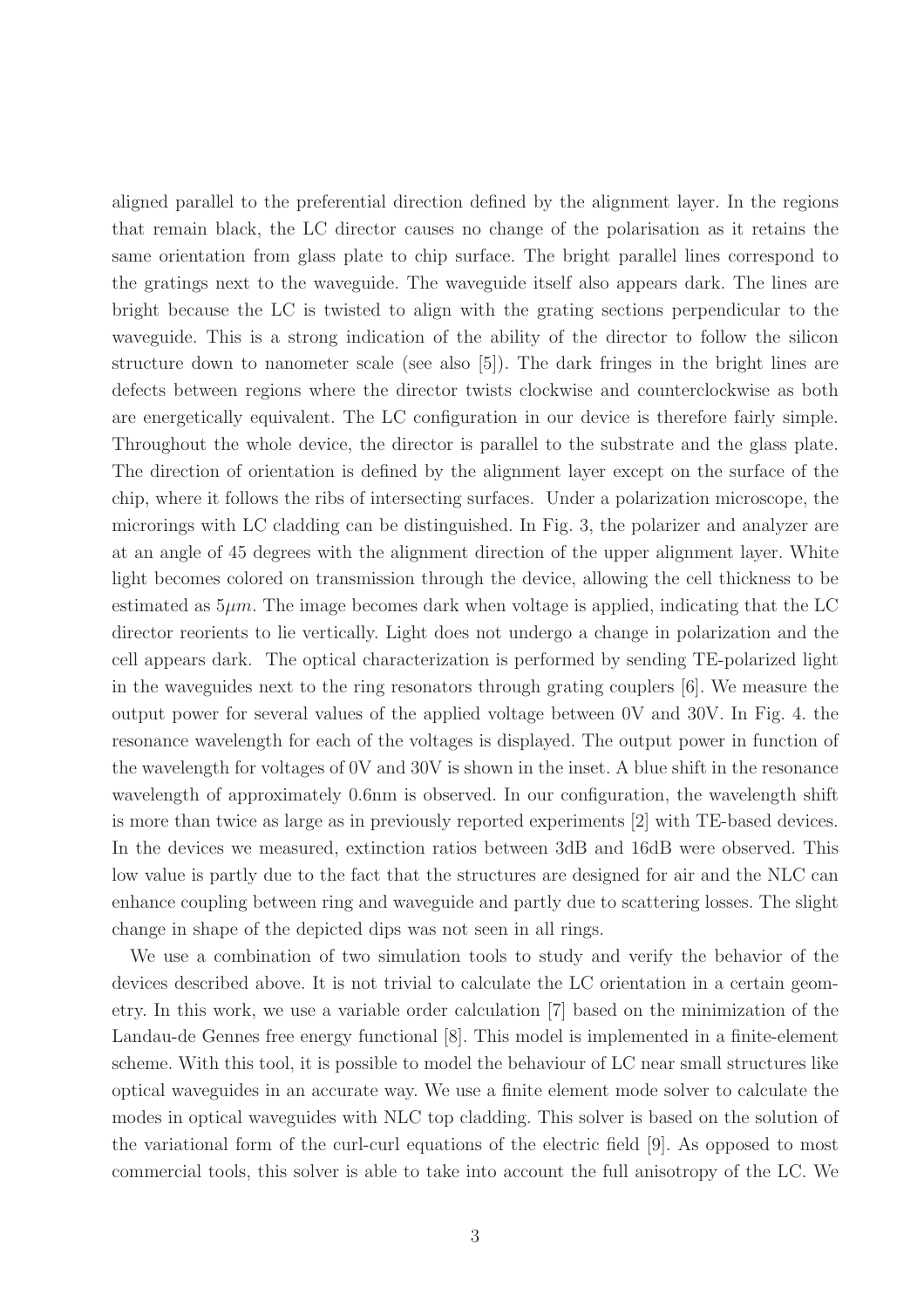calculate the director orientation in a 2  $\mu$ m cladding layer of 5CB on an SOI waveguide (see box in Fig. 1) for voltages ranging from 0V to 15V. A spatial distribution of the permittivity tensor results. This is taken into the modal solver, which in turn yields the effective index of the TE ground mode for each value of the voltage. The change in the resonance wavelength of the device is given by  $\Delta \lambda / \lambda = \Delta n_{eff} / n_{eff}$ . A downwards shift in the resonant wavelength with increasing voltage is found, in agreement with experiment (see Fig. 5.). At a critical value of the applied voltage a Freedericksz transition occurs resulting in a distortion of the NLC director field. This threshold effect is observed, as is a saturation effect for higher voltages. This is in good agreement with the experimental results. The blueshift may be understood by examining the individual electric field components. We make a horizontal cut through the mode profiles (the dotted line in Fig. 1). The field profiles are shown in Fig. 6. together with the intensity profile of the mode. As the LC switches from an orientation along the z-axis to a position along the y-axis, the x-component of the electric field will not contribute to a change in  $n_{eff}$ . Theoretical calculations confirm this. We can see that a considerable part of the z-component of the electric field is located in the LC cladding. This is due to the high index contrast of the material system and the very small dimensions. At high voltages, the LC director is oriented along the y-axis and presents the ordinary refractive index to the x- and z-axes leading to a smaller  $n_{eff}$  and resulting in the blue shift of the resonance. The y-component is too small to play a significant role in the tuning. We note that for different values of the device thickness and the anchoring strength the magnitude of the shift and the threshold voltage change, which explains the differences between the simulations and experiments.

We have shown resonance tuning in TE microring resonators exploiting the longitudinal component of the electric field. This leads to a considerably wide tuning range of 0.6nm. By means of LC- and optical simulations we have gained a good understanding of the tuning mechanism. The insights provided in this work form the base of future research towards widely tunable filters with NLC cladding. These devices can be used in a wide range of applications, from tunable add-drops for reconfigurable networks to (bio-)sensing.

W. De Cort acknowledges the Institute for the Promotion of Innovation through Science and Technology in Flanders (IWTVlaanderen) for a specialization grant. Jeroen Beeckman is Postdoctoral Fellow of the Research Foundation Flanders (FWO-Vlaanderen). The work has been carried out in the framework of the IAP project Photonics@be of the Belgian Science Policy.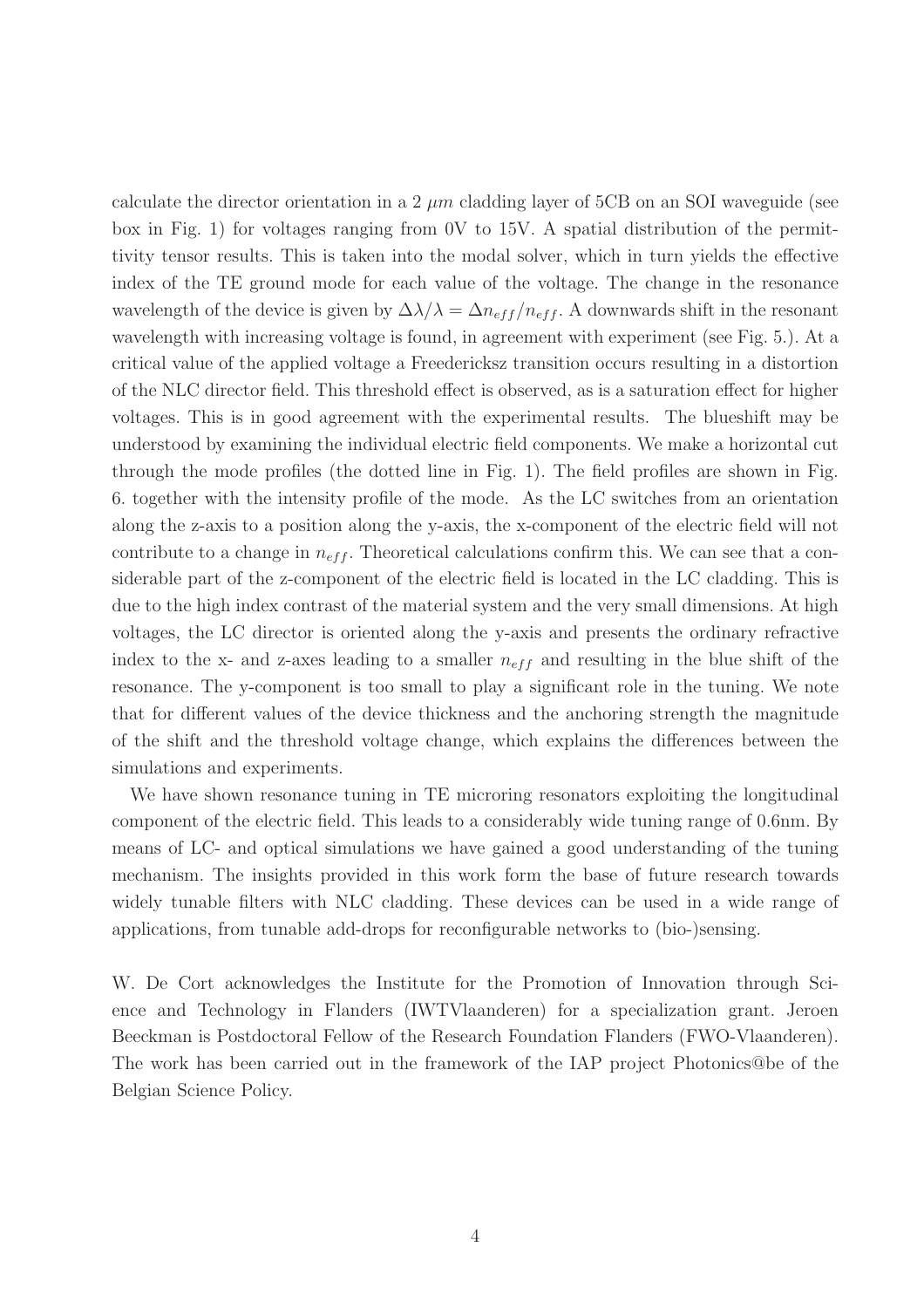## References

- [1] P. Dumon, W. Bogaerts, V. Wiaux, J. Wouters, S. Beckx, J. Van Campenhout, D. Taillaert, B. Luysaert, P. Bienstman, D. Van Thourhout and R. Baets, "Low-Loss SOI Photonic Wires and Ring Resonators Fabricated With Deep UV Lithography", IEEE Photonics Technol. Lett. 16, 1328-1330 (2004)
- [2] B. Maune, R. Lawson, C. Gunn, A. Scherer, L. Dalton, "Electrically tunable ring resonators incorporating nematic liquid crystals as cladding layers", Appl. Phys. Lett. 83, 4689-4691 (2003)
- [3] V.G. Chigrinov, L. Zhou, A.A. Muravsky, A.W.O. Poon , "Electrically tunable microresonators using photoaligned liquid crystals", US Patent Application Publication, US 2007/0258677 A1, Nov. 8, 2007
- [4] A. Di Falco, G. Assanto, "Tunable wavelength-selective add-drop in liquid crystals on a silicon microresonator", Opt. Commun. 279, 210-213 (2007)
- [5] H. Desmet, K. Neyts, R. Baets, "Modeling nematic liquid crystals in the neigborhood of edges", J. Appl. Phys 98, 123517 (2005)
- [6] D. Taillaert, P. Bienstman and R. Baets, "Compact efficient broadband grating coupler for silicon-on-insulator waveguides", Opt. Lett. 29, 2749-2751 (2004)
- [7] R. James, E. Willman, F.A. Fernández and S.E. Day, "Finite-element modeling of liquidcrystal hydrodynamics with a variable degree of order", IEEE T. Electron Dev. 53, 1575-1582 (2006)
- [8] P.G. de Gennes and J. Prost, *The Physics of Liquid Crystals* (Oxford: Oxford University Press, 1995)
- [9] J. Beeckman, R. James, F. A. Fernández, W. De Cort, P. J. M. Vanbrabant and K. Neyts, "Calculation of fully anisotropic liquid crystal waveguide modes", accepted to J. Lightwave Technol.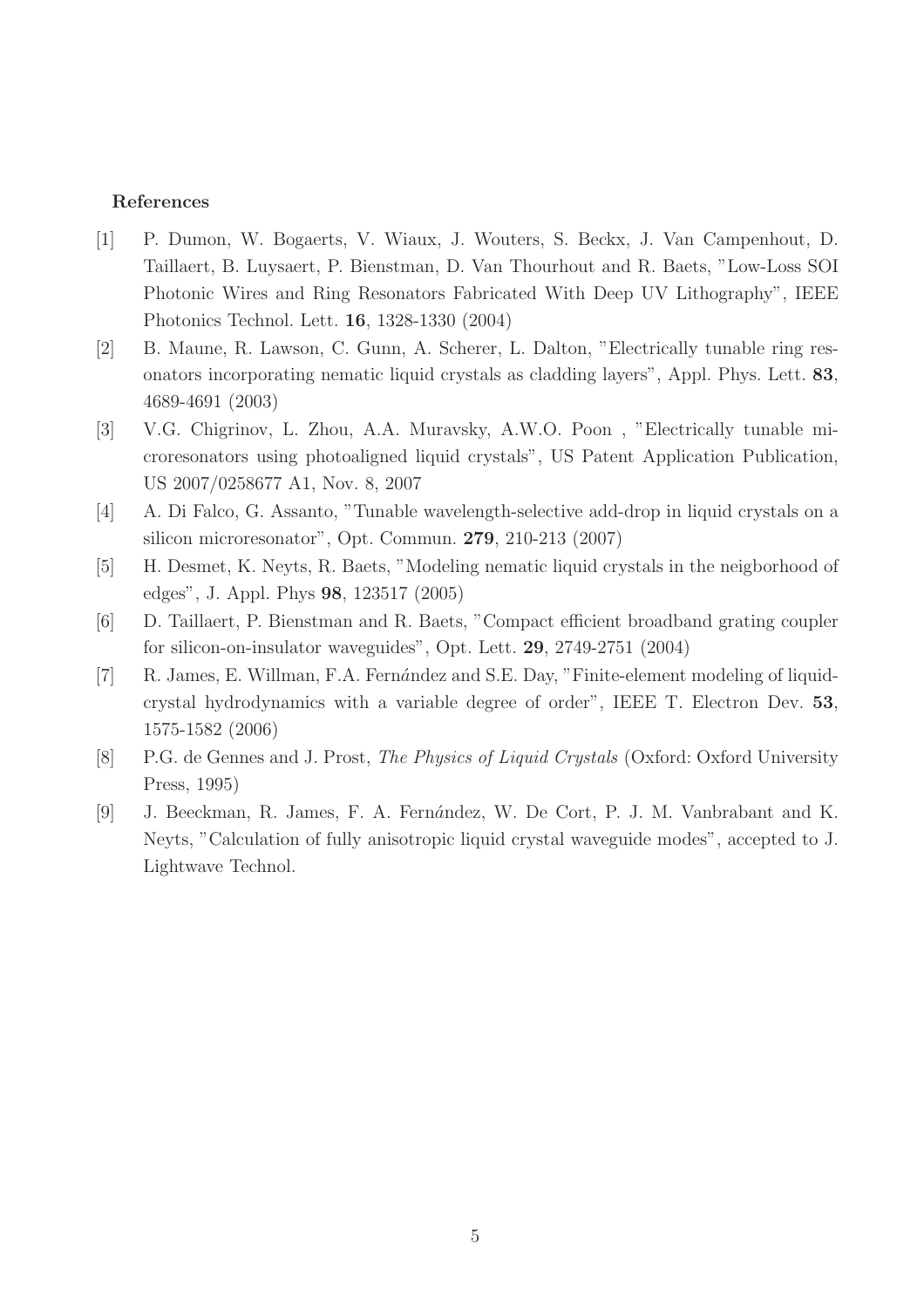## List of Figures

| 1              | Schematic view of a device consisting of a SOI substrate with LC cladding,               |    |
|----------------|------------------------------------------------------------------------------------------|----|
|                | sealed off by a glassplate with conducting layer and alignment layer                     |    |
| 2              | Under a polarisation microscope the surface appears dark except the regions              |    |
|                | where the grating is located. This indicates local changes in director orienta-          |    |
|                |                                                                                          | 8  |
| 3              | Under a polarization microscope the ring resonators (radius $4 \mu m$ ) can be           |    |
|                | clearly seen. The directions of polarizer $(P)$ , analizer $(A)$ and rubbing $(R)$ are   |    |
|                |                                                                                          | 9  |
| $\overline{4}$ | Resonance wavelength shift in function of the applied voltage. The inset shows           |    |
|                | the output power as a function of the wavelength for 0V and 30V. $\dots$                 | 10 |
| $\overline{5}$ | Simulated shift of the resonance wavelength in function of applied voltage               | 11 |
| 6              | Relative amplitude of the electric field components along the x-coordinate on            |    |
|                | a line passing through the center of the waveguide. The inset on the left shows          |    |
|                | the intensity profile of the waveguide mode. $\ldots \ldots \ldots \ldots \ldots \ldots$ | 12 |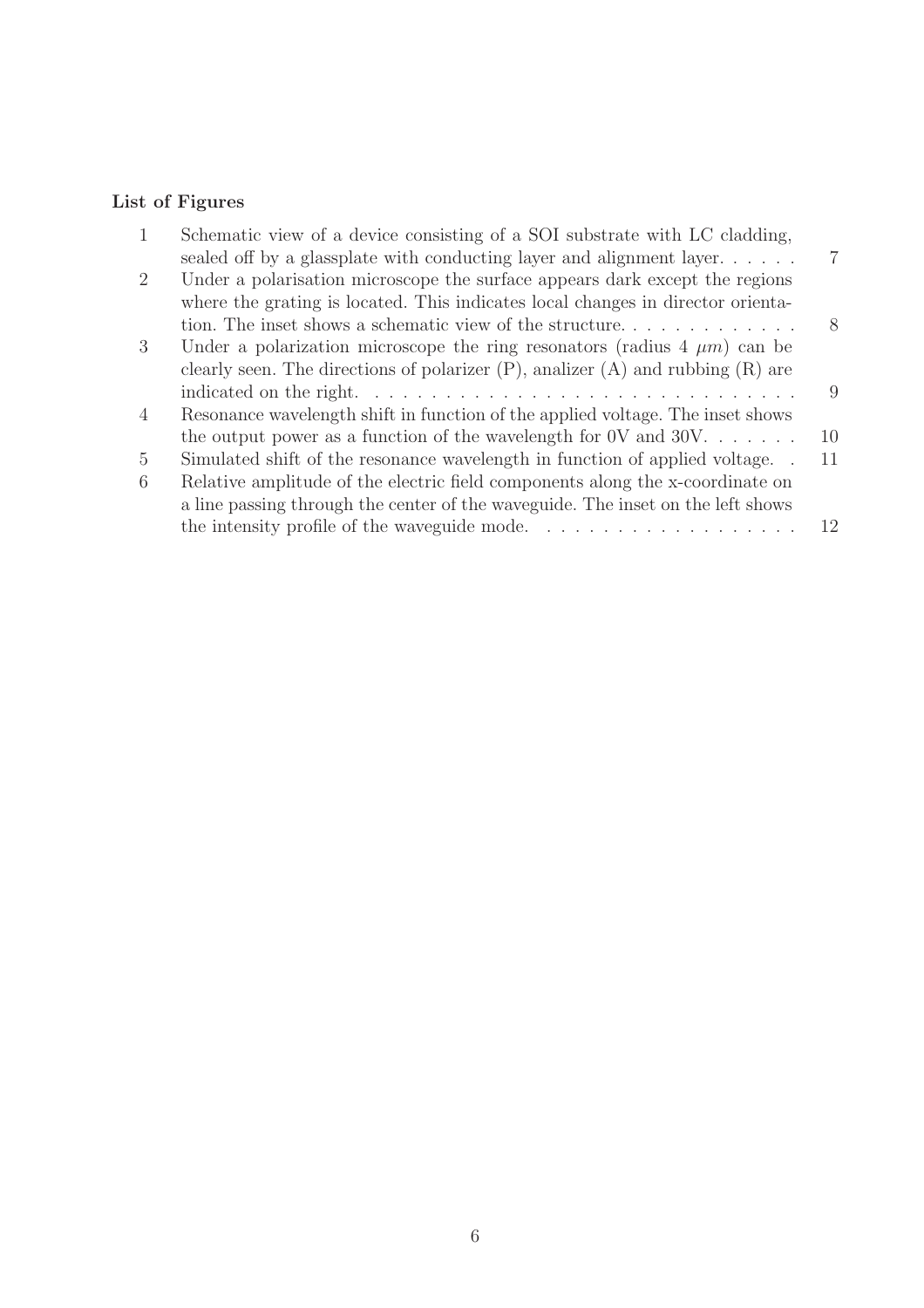

Fig. 1. Schematic view of a device consisting of a SOI substrate with LC cladding, sealed off by a glassplate with conducting layer and alignment layer.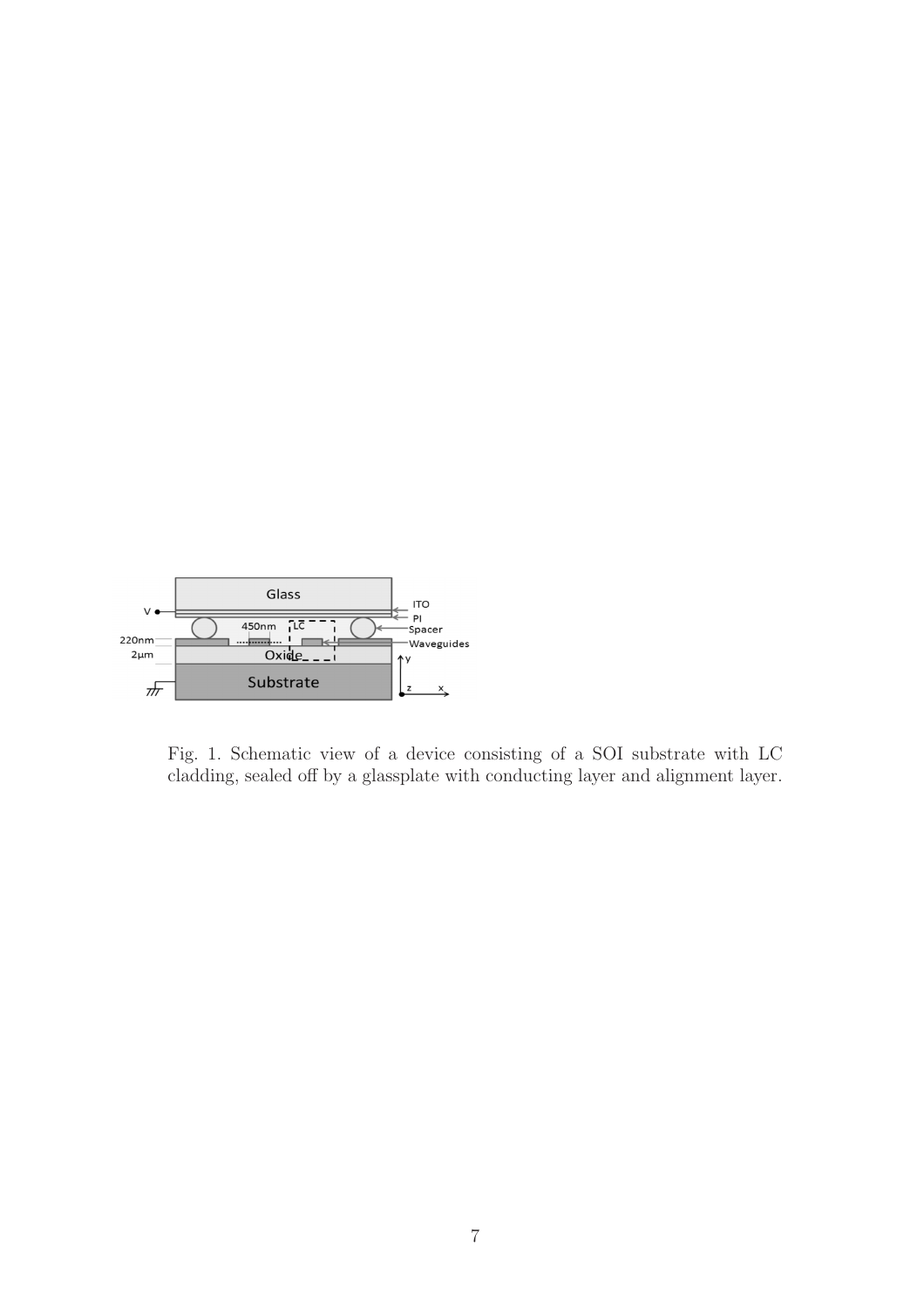

Fig. 2. Under a polarisation microscope the surface appears dark except the regions where the grating is located. This indicates local changes in director orientation. The inset shows a schematic view of the structure.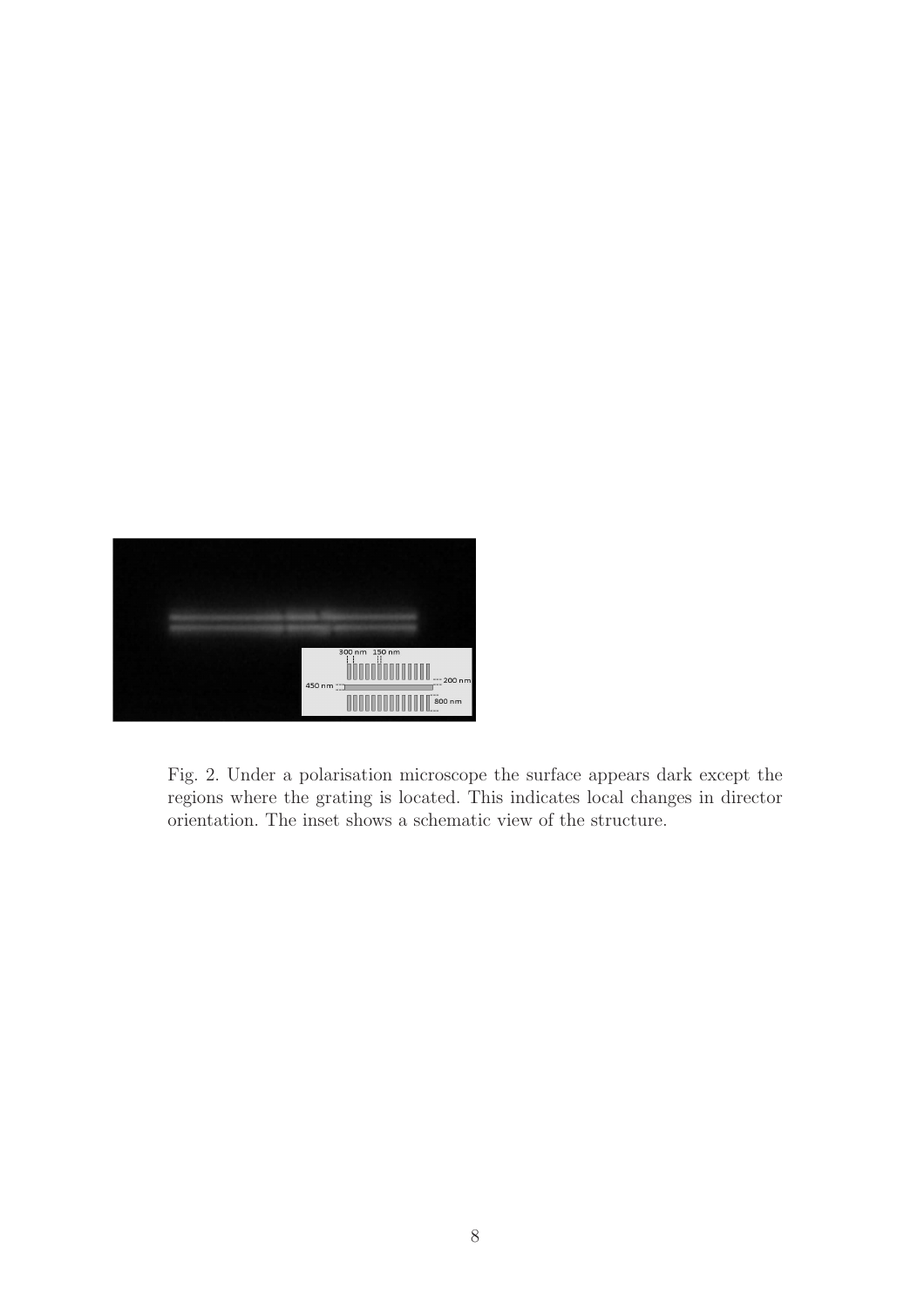

Fig. 3. Under a polarization microscope the ring resonators (radius  $4 \mu m$ ) can be clearly seen. The directions of polarizer (P), analizer (A) and rubbing (R) are indicated on the right.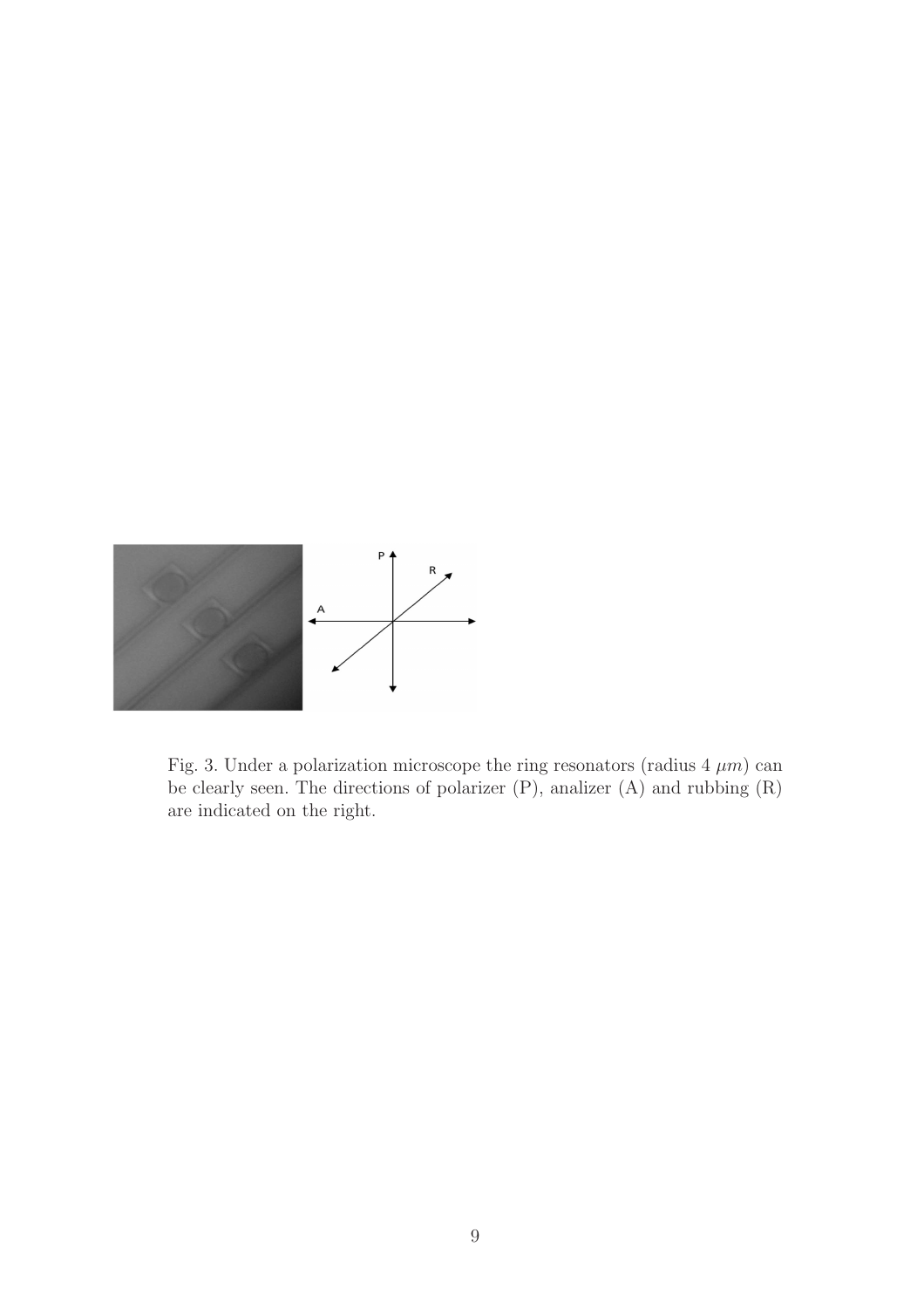

Fig. 4. Resonance wavelength shift in function of the applied voltage. The inset shows the output power as a function of the wavelength for 0V and 30V.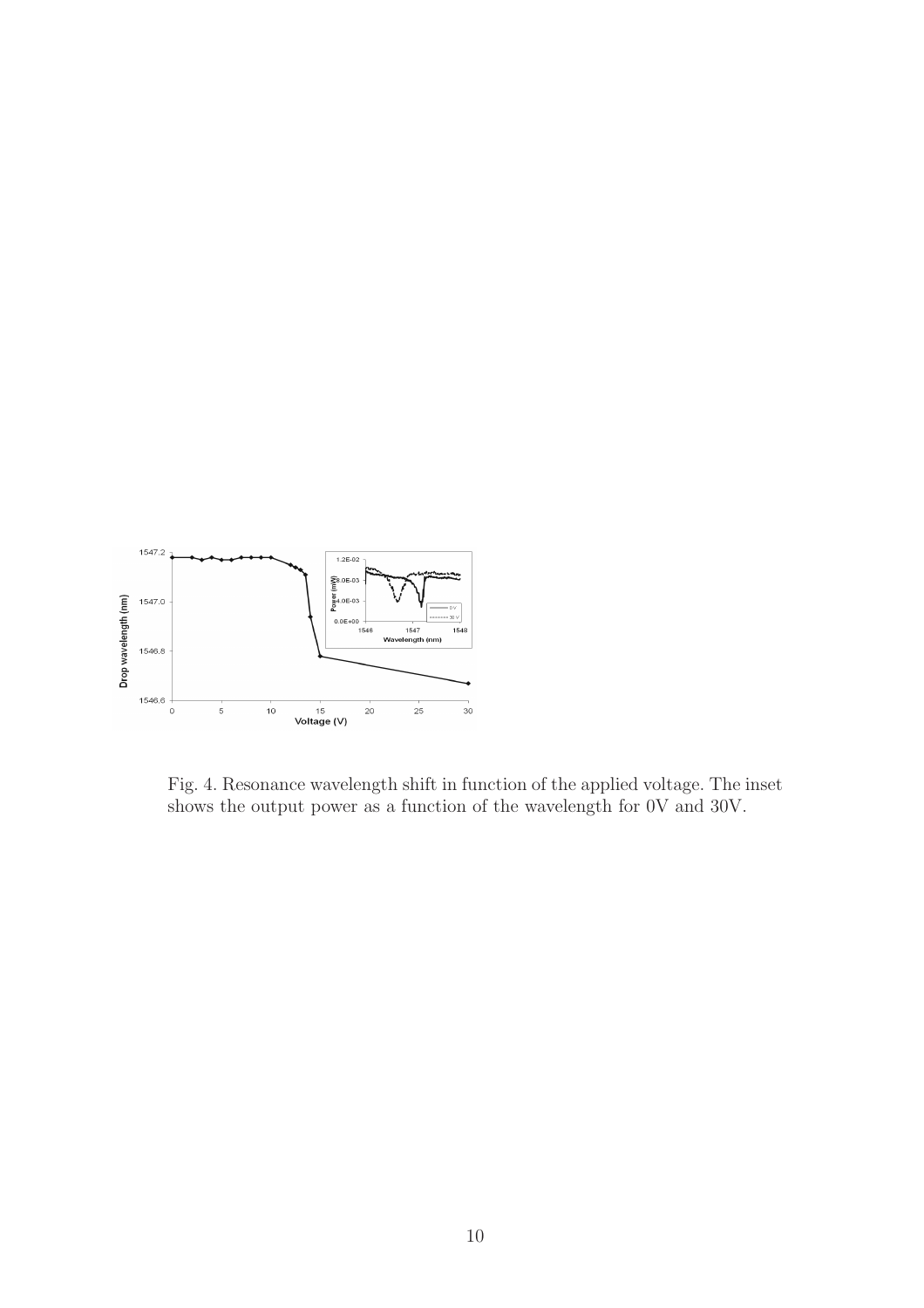

Fig. 5. Simulated shift of the resonance wavelength in function of applied voltage.